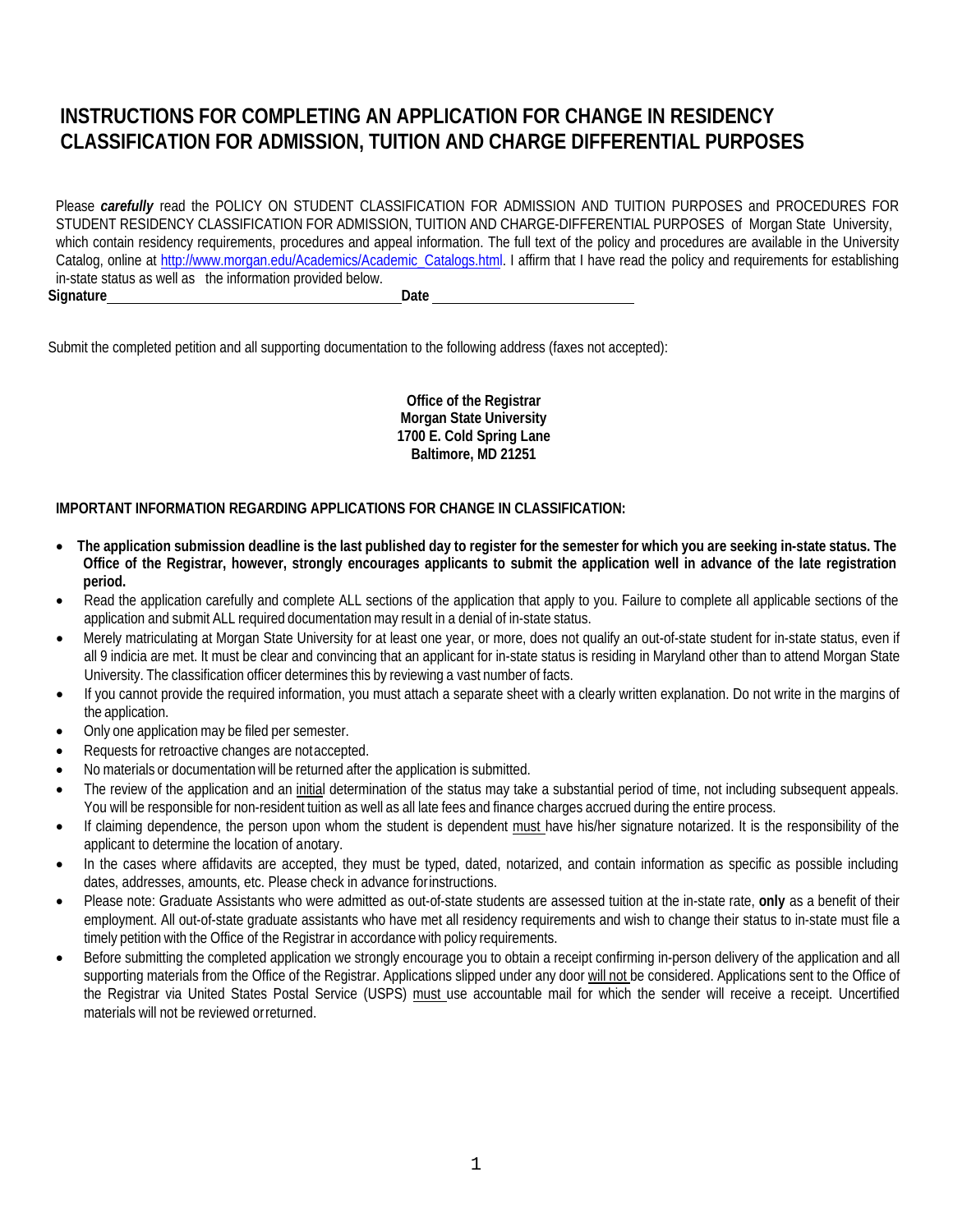# **INSTRUCTIONS:**<br>Section 1: Studen

#### **Section 1: Student Information**

This section must be completed by all student applicants for in-state status.

#### **Section 2: Basis for claiming In-StateStatus**

This section must also be completed by all student applicants for in-state status.

#### **Section 3: Income and Expense Information forStudent**

This section must be completed by all students who indicated either A or B in Section 2. Please be sure to include with your application documentation for all sources of funds you list in this section. Any undocumented sources of funds cannot be considered. In most cases, acceptable forms of documentation are W-2 forms, pay-check stubs showing year-to-date income, financial aid award letters, employer confirmation of employment dates and income on employer letterhead, and employment contracts. The evidence should document any Maryland employment and earnings history through sources beyond those incident to enrollment as a student in an educational institution e.g., beyond support provided by work study, scholarships, grants, stipends, aid, student loans, etc. Note: Tuition costs will be considered as a student expense only to the extent tuition exceeds the amount of any educational scholarships, grants, student loans, etc.

If you are uncertain about your exact expenses, please carefully estimate, however you must be able to explain the basis for your estimate. Your figures regarding rent/mortgage, tuition and fees, utilities, and motor vehicle insurance should be exact; however, if exact figures are not available, please provide an explanation. Please list all employers for the past two (2) years, with specific dates of employment.

#### **Section 4: Student ResidencyInformation**

The student applicant must complete Section 4. Please make sure to attach photocopies of all requested documents. Students must complete this section even if claiming financial dependence upon another resident of the State of Maryland.

#### **Section 5: Residency Information for Person upon Whom Student is Financially Dependent**

Students who are financially dependent on another person must have that person complete Section 5. Please make sure to attach photocopies of all requested documents.

#### Section 6: Information Pertaining to Full-Time Active Duty Members of the Armed Forces of the United States or Members of the **Maryland NationalGuard**

Please review the residency policy before completing this section.

#### **Section 7: Rebuttal Evidence**

This section must be completed by **all** students who indicated "A" in Section 2. Satisfying the requirements listed in paragraphs A through I of Section II of the policy does not rebut the presumption that a student is in Maryland primarily to attend an educational institution. To overcome the presumption, a student must present additional evidence.

To determine a student's intent, the University will evaluate evidence of a student's objectively verifiable conduct. Evidence that does not document a period of at least twelve (12) consecutive months immediately prior to and including the last date available to register for courses in the semester/term for which the student is seeking in-state tuition status is generally considered an unfavorable factor under this policy. Evidence of intent must be clear and convincing and will be evaluated not only by the amount presented but also based upon the reliability, authenticity, credibility, and relevance of the evidence. The absence of objective, relevant evidence is generally considered an unfavorable factor. A student's statement of intent to remain in Maryland in the future is generally not considered to be objective evidence under this policy.

In addition to financial evidence documenting a student's independent status, or dependence upon a Maryland resident, other evidence that may be considered includes, but is not limited to substantial participation as a member of a professional, social, community, civic, political, athletic, or religious organization in Maryland, including professionally related school activities that demonstrate a commitment to the student's community or to the State of Maryland; registration as a Maryland resident with the Selective Service, if male; evidence showing the student uses his or her Maryland address as his or her sole address of record for all purposes including on health and auto insurance records, bank accounts, tax records, loan and scholarship records, school records, military records, leases, etc.; an affidavit from a person unrelated to the student that provides objective, relevant evidence of a student's conduct demonstrating the student's intent to live permanently in Maryland.

#### Section 8: Affirmation of Applicant and, if Dependent, of the Person upon Whom Student is Financially Dependent

The student applicant must sign this section but a notarized signature is not required. A NOTARIZED signature is required of the person upon whom the student applicant is financially dependent.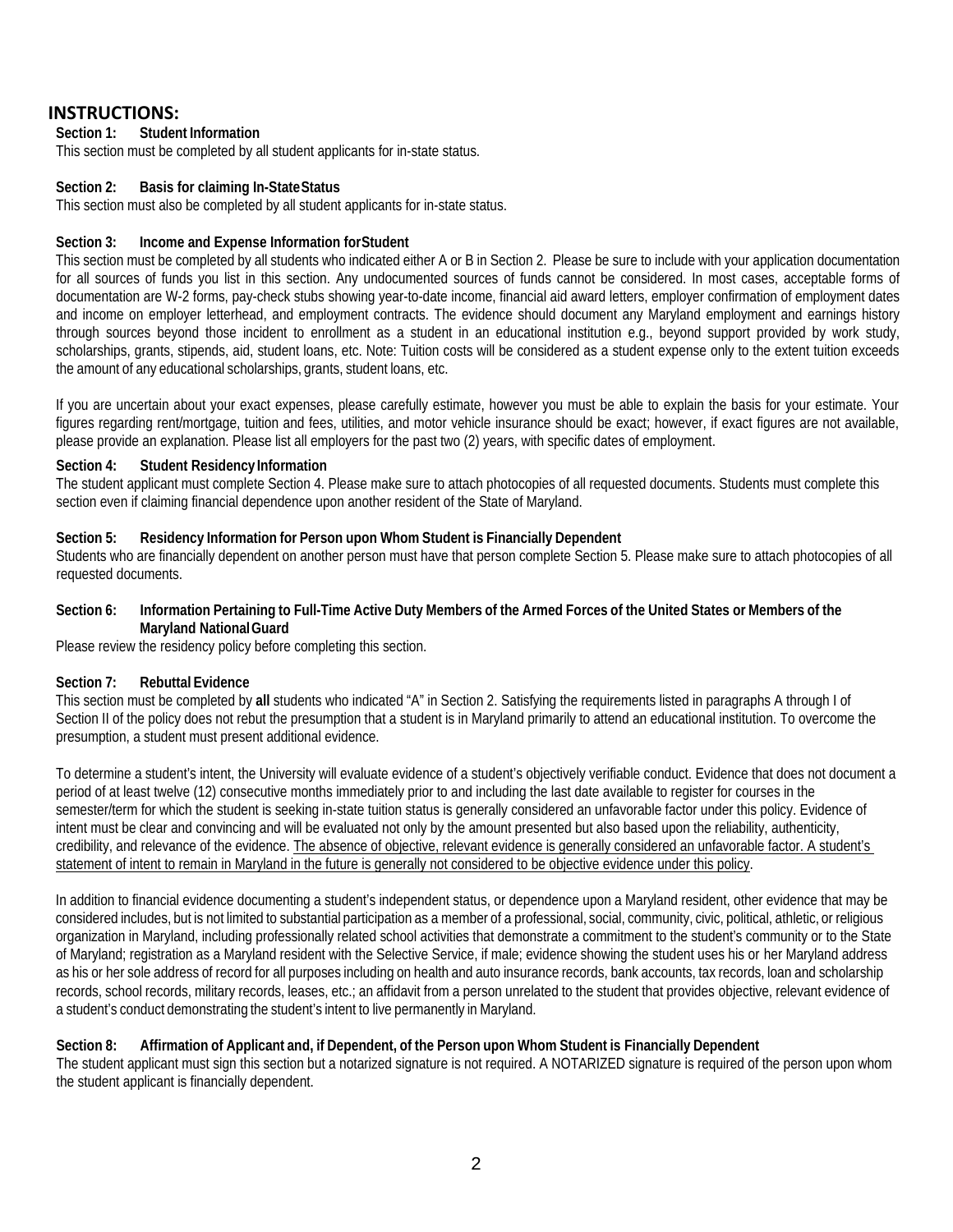# **MORGAN STATE UNIVERSITY APPLICATION FOR CHANGE IN RESIDENCY CLASSIFICATION FOR ADMISSION, TUITION AND CHARGE DIFFERENTIAL PURPOSES**

**DIRECTIONS:** This form is intended for use by those who seek a change in residency classification or by those whose status cannot be determined from the information submitted with the application for admission. THE DEADLINE for which conditions for in-state classification must be met is the last published day to register for the semester for which in-state status is being sought. Only one application for change in status may be filed per semester. All applicants must complete Section 1 (Student Information), Section 2 (Basis for claiming in-state status), and Section 8 (Affirmation). Other sections to be completed are indicated in Section 2. **Please provide documentationwhereappropriate/required.**

**ATTACHMENTS:** Please be advised that the Office of the Registrar will be unable to accept your petition for in-state status if copies of requested documents are not provided **with** your application.

**\*\*\*Incomplete applications with questions omitted or not having the required documentation will not be evaluated.\*\*\***

**SECTION 1: STUDENT INFORMATION** (To be completed by Applicant/Student)

|     |              |     |                                     | Program (please check one): $\Box$ Undergraduate $\Box$ Graduate                                                  |                                                                                   |               | Are you currently registered? $\Box$ Yes $\Box$ No                                                                                |
|-----|--------------|-----|-------------------------------------|-------------------------------------------------------------------------------------------------------------------|-----------------------------------------------------------------------------------|---------------|-----------------------------------------------------------------------------------------------------------------------------------|
|     |              |     | Semester & Year Admitted: ________  |                                                                                                                   |                                                                                   |               |                                                                                                                                   |
|     |              |     |                                     | Current Class Status: □ Freshman □ Sophomore                                                                      | $\Box$ Junior                                                                     | $\Box$ Senior | $\Box$ Graduate                                                                                                                   |
|     | $(1)$ Name:  | Mr. | Ms.<br>Last                         | First                                                                                                             | MI                                                                                | (2)           | Student Identification #:                                                                                                         |
|     | (3) Address: |     |                                     |                                                                                                                   |                                                                                   | (4)           |                                                                                                                                   |
|     |              |     |                                     | <b>Street</b><br>City<br>State                                                                                    | Zip                                                                               | (5)<br>(6)    |                                                                                                                                   |
| (7) |              |     |                                     | Semester/Year ofPetition: Charles Community Community Community Community Community Community Community Community |                                                                                   | (8)           | E-Mail: <u>Contract Communication</u>                                                                                             |
|     |              |     |                                     |                                                                                                                   | (9) Have you filed an in-state residency application before? $\Box$ Yes $\Box$ No |               |                                                                                                                                   |
|     |              |     |                                     |                                                                                                                   | (10) Are you financially dependent upon another person? $\Box$ Yes $\Box$ No      |               |                                                                                                                                   |
|     | a)           |     |                                     |                                                                                                                   |                                                                                   |               | If yes, name of person upon whom you are financially dependent (i.e. person who has claimed you on their most recent tax return): |
|     | b)           |     | Is this person a Maryland Resident? |                                                                                                                   | $\Box$ Yes $\Box$ No                                                              |               |                                                                                                                                   |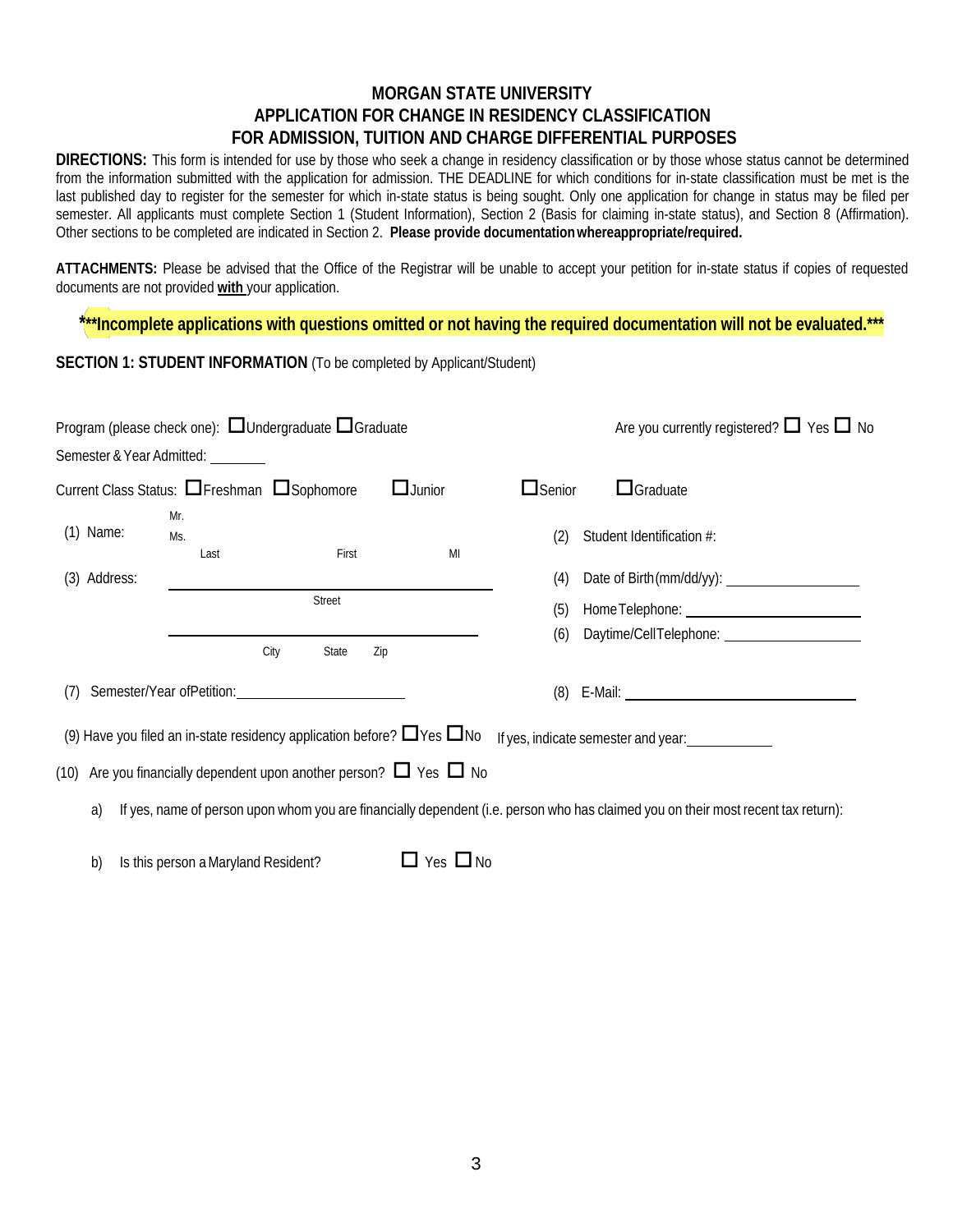### **SECTION 2: BASIS FOR CLAIMING IN-STATE STATUS** (To be completed by Applicant/Student)

#### *Check only one:*

- **A.** I am seeking in-state status because I am a permanent Maryland resident. **Complete sections 3, 4, 7, and 8. In addition, if you answered yes to question (10)(b) in Section 1 (above), that person must complete section 5.**
- **B.** I am seeking in-state status because I am a full-time or part-time (50%) regular employee of a Morgan State University, or the spouse or financially dependent child of such an employee. **Complete Section 8 and provide verification of employment. If you are a spouse or financially dependent child of an employee, provide documentation, i.e., marriage certificate, birth certificate, or court order of adoption, and a copy of the most recent federal and state income tax returns of the person upon whomdependent.**

**C.** I am seeking in-state status because I am a full-time member of the U.S. Armed Forces, residing or stationed in Maryland, or whose home of residency is Maryland, or the spouse or dependent child of such a member of the armed forces OR I am an active duty member of the Maryland National Guard (MNG) who is stationed, resides or is domiciled in Maryland who joined or subsequently serves in the MNG to provide a Critical Military Occupational Skill or to be a member of the Air Force Critical Specialty Code as determined by the MNG. **Complete Sections 6 and 8 and provide requested documentation. If you are a spouse or financially dependent child of a full-time member of the U.S. Armed Forces, provide documentation, i.e.,**  marriage certificate, birth certificate, or court order of adoption, and a copy of the most recent federal and state income **tax returns of the person upon whom dependent.**

**D.** I am an honorably discharged veteran of the United States Armed Forces who resides in or is domiciled in Maryland. **Complet e**  Section 8 and attach a copy of form DD-214 and two pieces of documentation of residing in or being domiciled in Maryland **(examples of valid documentation include: copy of lease or deed in Maryland, copy of certified state tax return, Maryland driver's license, Maryland voter registration, Maryland motor vehicle registration, utility or bank statements).**

E. A veteran who resides in Maryland and was discharged after serving 90 days or more on active duty, who enrolls at Morgan State University within 3 years of discharge, and is pursuing a program of education with educational assistance under 38 U.S.C. §3001 or 38 U.S.C. §3301

**F.** I am a graduate assistant appointed at the University (qualified for the semester/term of appointment). **Complete Section 8 and attach a letter of confirmation from your academic department and a completed remission of fees form from your academic department indicating beginning and ending dates ofappointment.**

G. I am the son or daughter of a State or Maryland county public safety employee who is eligible for a scholarship in accordancewith §18-601(d)(3)(iii) of the Education Article of the Annotated Code of Maryland which provides a scholarship for the offspring of a public safety employee killed in the line of duty. **Complete Section 8 and provide documentation of eligibility.**

**H.** I am an undocumented immigrant individual (not including non-immigrant aliens within the meaning of §1101(A)(15) of the Aliens and Nationality Title of the United States Code) who has attended a community college not earlier than the 2010 fall semester and met the requirements of §15-106.8(B)(2011) of the Education Article of the Annotated Code of Maryland; was awarded an associate's degree by, or achieved 60 credits at a community college in the State; can provide the University with a copy of the affidavit submitted to my community college that I will file an application to become a permanent resident within thirty (30) days after I become eligible to do so; can provide the University documentation that I or my parent or legal guardian has filed a Maryland income tax return annually while I attended community college in the state, annually during the period, if any, between graduation from or achieving 60 credits at a community college in the State, and registration at the University; and annually during the period of attendance at the University; am registering at the University not later than four (4) years after graduating from or achieving 60 credits at a community college in the State. **Complete Section 8 and provide the following documentation: 1) transcripts for all institutions of higher education attended;** 2) copy of affidavit submitted to your community college that you will file an application to become a permanent resident within **thirty (30) days after becoming eligible to do so; 3) certified copies of Maryland tax returns filed by you or your parent or legal**  quardian while you attended community college in the state and 4) certified copies of Maryland tax returns filed by you or your **parent or legal guardian annually during the period, if any, between graduation from or achieving 60 credits at a community**  college in the State, and registration at the University, and annually during the period of attendance at the University.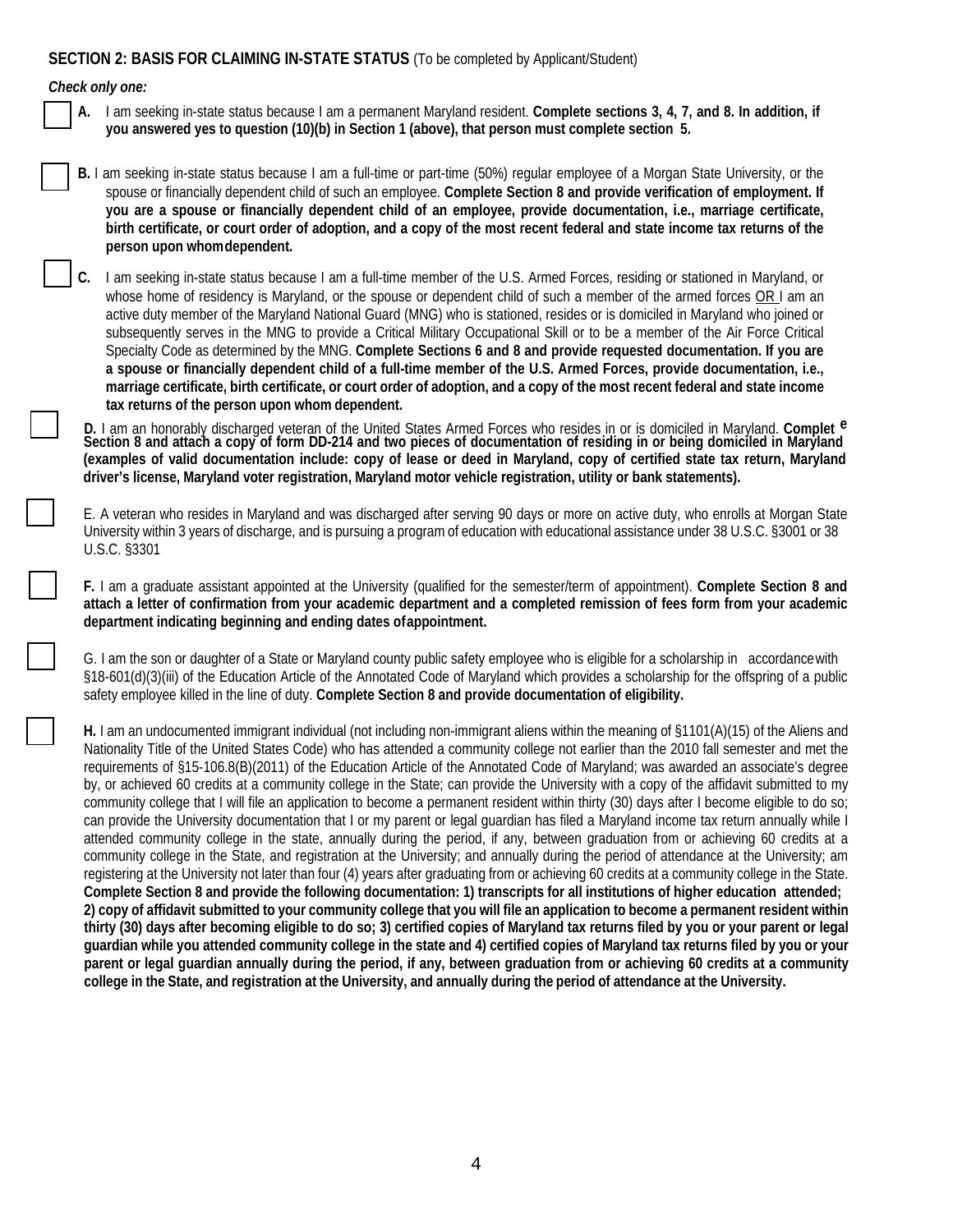# **SECTION 3: INCOME AND EXPENSE INFORMATION OF STUDENT** (To be completed by Applicant/Student)

#### **Support and Expense Information During the Past Twelve Months**

| <b>Student's Sources of Funds</b><br>and Other Support | Total prior 12 months<br><b>Indicate Dates</b> | <b>Student's Expenses</b>                                        | Total prior 12 months<br><b>Indicate Dates</b> |
|--------------------------------------------------------|------------------------------------------------|------------------------------------------------------------------|------------------------------------------------|
| Please Be as Specific as Possible                      |                                                | Please Be as Specific as Possible                                |                                                |
| Self-Generated Income                                  |                                                | Rent or Mortgage <sup>3</sup>                                    |                                                |
| <b>Father's Contribution</b>                           |                                                | <b>Tuition and Fees</b><br>Specify full or part-time/credit hrs. |                                                |
| Mother's Contribution                                  |                                                | Books and Supplies                                               |                                                |
| Legal Guardian                                         |                                                | Food                                                             |                                                |
| Spouse                                                 |                                                | Transportation <sup>4</sup>                                      |                                                |
| Other Person Providing<br>Support                      |                                                | <b>Utilities</b><br>(Phone, water, electric, etc.)               |                                                |
| Loans <sup>1</sup>                                     |                                                | Motor Vehicle Insurance                                          |                                                |
| Savings                                                |                                                | Other Insurance                                                  |                                                |
| Gifts (estimated value)                                |                                                | Clothing                                                         |                                                |
| <b>Trusts</b>                                          |                                                | Recreation                                                       |                                                |
| Social Security &/or VA<br><b>Benefits</b>             |                                                | Motor Vehicle Payments                                           |                                                |
| Alimony &/or Child Support                             |                                                | Medical                                                          |                                                |
| Scholarships and Grants <sup>1,2</sup>                 |                                                | Dental                                                           |                                                |
| Other (describe)                                       |                                                | Miscellaneous (describe)                                         |                                                |
| <b>TOTAL</b>                                           |                                                | <b>TOTAL</b>                                                     |                                                |

<sup>1</sup> Identify type and source.

<sup>2</sup> If you receive scholarship or grant funds from a state other than Maryland, indicate state.

<sup>3</sup> If you share living quarters with parents, estimate the fair market value of housing costs.

4 If you had use of a motor vehicle registered in another person's name, indicate name and relationship.

# **List all employers (most recent first) for the past 2 years. Use a separate sheet if necessary.**

| Name of Employer | Address (City and State) | Period Employed (mm/dd/yy) |
|------------------|--------------------------|----------------------------|
|                  |                          |                            |
|                  |                          |                            |

**- PLEASE ATTACH DOCUMENTATION OF ALL SOURCES OF INCOME FOR THE PREVIOUS 12 MONTHS INCLUDING MOST RECENT PAYSTUBS SHOWING YEAR-TO-DATE EARNED INCOME TOTALS FOR EACH EMPLOYER, AND A COPY OF THE STUDENTS' MOST RECENT FEDERAL AND STATE INCOME TAX RETURNS.**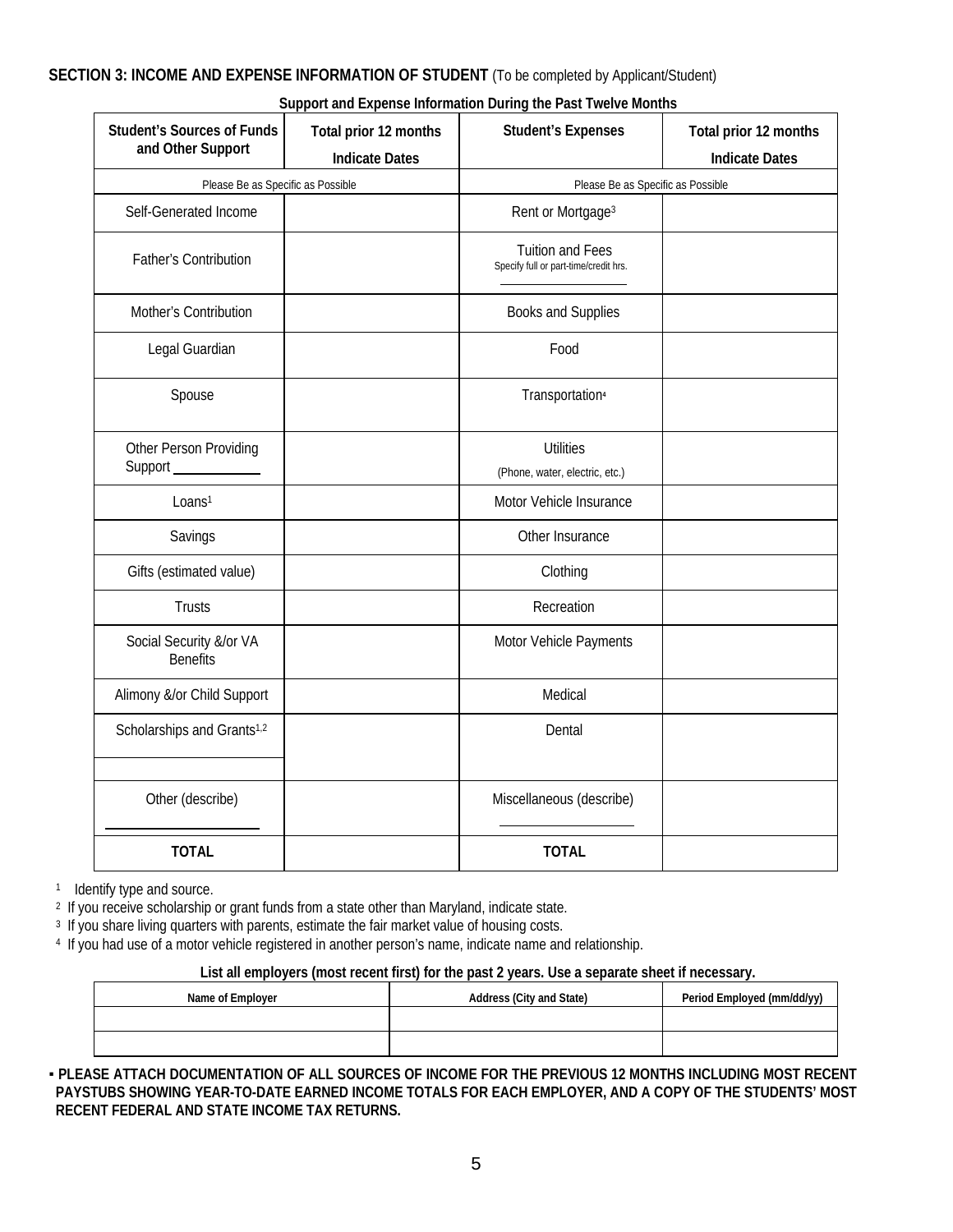#### **SECTION 4: STUDENT RESIDENCY INFORMATION** (To be completed by the Applicant/Student)

- **(1)** Is your primary reason for living in the state of Maryland to attend the University?  $\Box$  Yes  $\Box$  No If yes, proceed directly to Section 8. **Please attach a statement regarding the circumstances that brought you to the state of Maryland.**
- **(2)** If you were admitted as a freshman or transfer student, indicate name(s) and address (s) of high school(s) attended:

| Name:    |                                                             |      |                 |                                  |
|----------|-------------------------------------------------------------|------|-----------------|----------------------------------|
| Address: |                                                             |      |                 |                                  |
|          | Street                                                      | Citv | State           | Zid                              |
|          | If this is a public institution, were you assessed In-State |      | or Out-of-State | tuition and fees while enrolled? |

- **(3)** Did you own or rent and occupy living quarters in Maryland during the entire 12 month period prior to the deadline?  $\Box$  Yes  $\Box$  No If no, please attachexplanation.
	- **Please attach a photocopy of your deed(s) or lease agreement(s) or affidavit as allowed by policy, and cancelled rent checks (front and back of checks) or evidence of payment from your rental agent for the twelve (12) months prior to the deadline, or evidence of residing with a spouse,parent or legal guardian.**

| List residence(s) for the 12-month period prior to the deadline. |                                               |  |  |  |
|------------------------------------------------------------------|-----------------------------------------------|--|--|--|
| <b>Address (Street Address, City and State)</b>                  | Dates Owned or Rented and Occupied (mm/dd/yy) |  |  |  |
|                                                                  |                                               |  |  |  |
|                                                                  |                                               |  |  |  |

- **(4)** Are all, or substantially all, of your possessions (including bank accounts, furniture and pets) in the State of Maryland?  $\Box$  Yes  $\Box$  No If not, please attachexplanation.
- **(5)** Income Tax Information: For the last 2 years prior to the deadline, list the following information regarding federal and state income taxes (if necessary, attach a supplementalsheet):

**Income Tax Returns Year(s) Filed** Federal State [indicatestate(s)]:

- **Please attach copies of your completed, signed and filed federal and state income tax returns with all attachments and W- 2 forms for the tax year ending within the 12-month period prior to the deadline. State income tax return must be a certified copy. If you did not file income tax, please attach explanation.**
- **(6)** Motor Vehicle Registration: Do you own or have you owned any vehicle(s) during the 12 months prior to the deadline?  $\Box$  Yes  $\Box$  No

If yes, for each owned motor vehicle, please provide the following information (if necessary, attach a supplemental sheet):

| Year, Vehicle Make & Model | State of Registration(s)<br>(For the past 12 months) | Date of Vehicle Purchase | <b>Currently Owned?</b><br>If not, date vehicle sold. |
|----------------------------|------------------------------------------------------|--------------------------|-------------------------------------------------------|
|                            |                                                      |                          |                                                       |
|                            |                                                      |                          |                                                       |

Please attach a photocopy of the registration(s) and title(s) of all vehicles listed; if sold, a photocopy of the Bill of Sale.

**(7)** Motor Vehicle Operator'sLicense:

| a) Do you possess a Marylanddriver's license?                                    | $\Box$ Yes $\Box$ No | If yes, dateissued: |
|----------------------------------------------------------------------------------|----------------------|---------------------|
| b) Have you possessed a driver's license in any otherstate? $\Box$ Yes $\Box$ No |                      | If yes, state?      |
| Date issued:                                                                     |                      |                     |

c) Has your driver's license been renewed in the last 12 months?  $\Box$  Yes  $\Box$  No

- **Please attach a photocopy of any driver's license you currently possess.**
- Any applicant with a re-issued or renewed Maryland driver's license must provide a document from Motor Vehicle Administration **clearly showing the original issue date of the license.**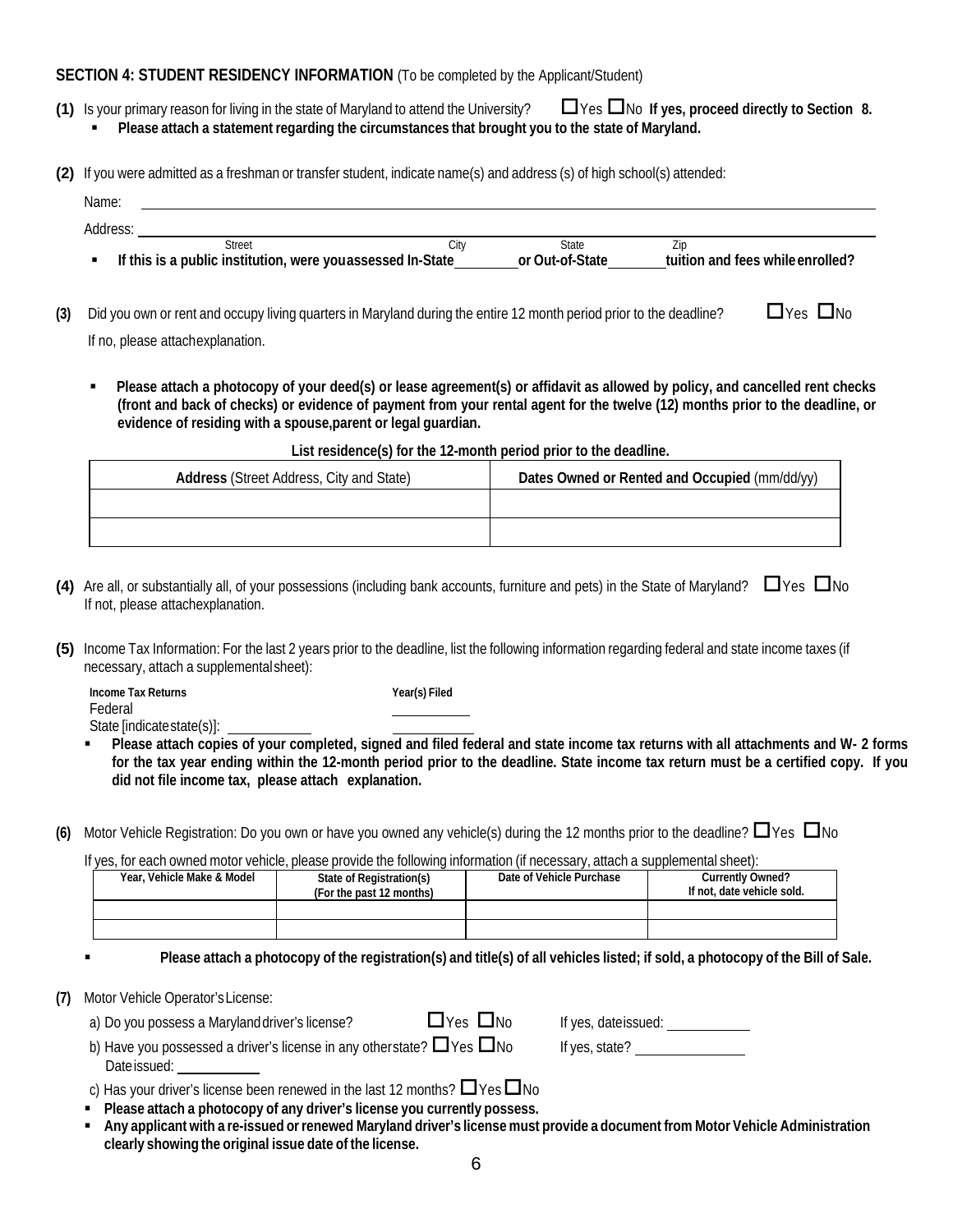| (8)  |    | <b>Voter Registration</b>                                                                                       |                                                                                                                                                                                                                                                                      |
|------|----|-----------------------------------------------------------------------------------------------------------------|----------------------------------------------------------------------------------------------------------------------------------------------------------------------------------------------------------------------------------------------------------------------|
|      | a) | Are you currently registered to vote? $\Box$ Yes $\Box$ No If yes, in whatstate?                                |                                                                                                                                                                                                                                                                      |
|      | b) | Have you been registered to vote in any other state during the twelve month period directly prior to the        |                                                                                                                                                                                                                                                                      |
|      |    | deadline? $\Box$ Yes $\Box$ No                                                                                  | Please attach a photocopy of your voter's registration card(s) for the past 12 months.                                                                                                                                                                               |
| (9)  |    | county or municipalagency other than one in Maryland? $\Box$ Yes $\Box$ No                                      | Have you received public assistance in the twelve months prior to the deadline from a state other than the State of Maryland or from a city,                                                                                                                         |
|      |    |                                                                                                                 |                                                                                                                                                                                                                                                                      |
| (10) |    | Citizenship Status                                                                                              |                                                                                                                                                                                                                                                                      |
|      |    | a) Are you a citizen of the United States? $\Box$ Yes $\Box$ No (If no, complete b and c, or d or e).           | If yes, please attach satisfactory evidence of U.S. citizenship (e.g. copy of birth certificate or passport or naturalization<br>certificate). If such forms cannot be photocopied, please bring the original to the Residency Classification Office for inspection. |
|      | b) | Country of Citizenship: <u>country</u>                                                                          |                                                                                                                                                                                                                                                                      |
|      | C) | Visa Type: 1990 and 1990 and 1990 and 1990 and 1990 and 1990 and 1990 and 1990 and 1990 and 1990 and 1990 and 1 |                                                                                                                                                                                                                                                                      |
|      |    | Date of Issue: ___________Expires: ___________                                                                  | - Please attach a photocopy of visa.                                                                                                                                                                                                                                 |
|      |    | d) Are you a permanent resident? $\Box$ Yes $\Box$ No                                                           |                                                                                                                                                                                                                                                                      |
|      |    |                                                                                                                 |                                                                                                                                                                                                                                                                      |
|      | ٠  |                                                                                                                 | Please attach a copy of Permanent Resident Card (front and back) that covers the entire twelve (12) month period.                                                                                                                                                    |
|      | e) |                                                                                                                 |                                                                                                                                                                                                                                                                      |

#### **SECTION 5: RESIDENCY INFORMATION FOR PERSON UPON WHOM STUDENT IS FINANCIALLY DEPENDENT**

(To be completed by the person upon whom the applicant/student is dependent.)

- (1) Did you own or rent and occupy living quarters in Maryland for the 12 months prior to the deadline?  $\Box$  Yes  $\Box$  No If no, please attachexplanation.
	- Please attach a photocopy of your deed(s) or lease agreement(s) or affidavit as allowed by policy, and cancelled rent checks (front and back of checks-if cancelled checks are not available or applicable, submit evidence of payment from your rental agent) for the twelve (12) months prior to the deadline, or evidence of residing with a spouse, parent or legal quardian.

| <b>Address (Street Address, City and State)</b> | Dates Owned or Rented and Occupied (mm/dd/yy) |
|-------------------------------------------------|-----------------------------------------------|
|                                                 |                                               |
|                                                 |                                               |

**List residence(s) for the 12-month period prior to the deadline.**

(2) Are all, or substantially all, of your possessions (including bank accounts, furniture and pets) in the State of Maryland?  $\square$  Yes  $\square$  No If not, please attachexplanation.

(3) Will you claim or have you claimed as a dependent the student seeking in-state status on your federal income tax returns for the tax year(s) during the12-month period prior tothe deadline?  $\Box$  Yes  $\Box$  No **If yes, please attach copies of your completed, signed and filed federal and state income tax returns with all attachments and W-2 forms for the tax year ending within the 12-month period prior to the deadline and a most recent pay-stub showing year-to-date earned income totals for each employer. State income tax return must be a certified copy.**

**If you did not file an income tax return, indicate reason:**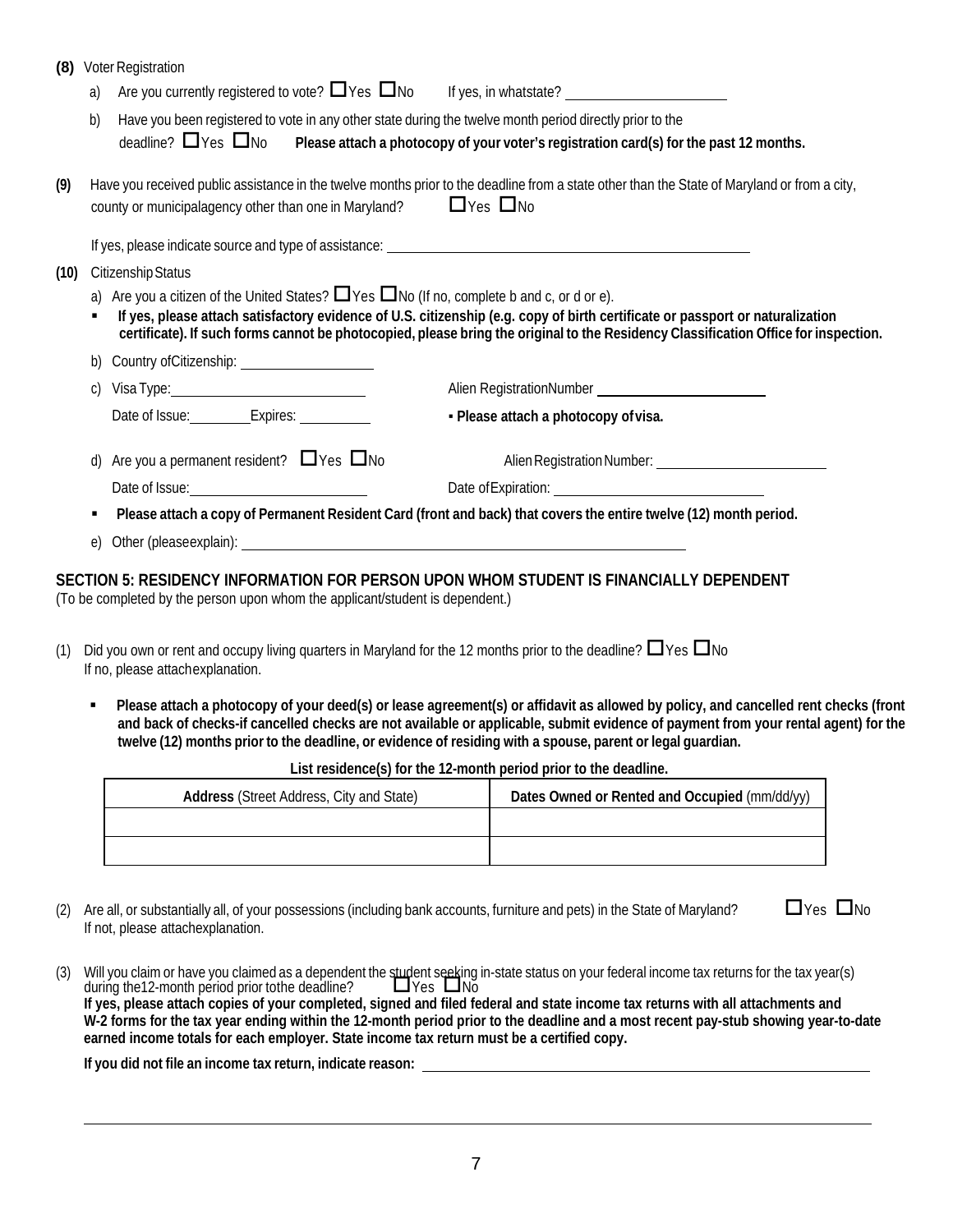| (4) |    | <b>Citizenship Status</b><br>Are you a citizen of the United States? $\Box$ Yes $\Box$ No (If no, complete b and c, or d ore)                                                                                                                                                                                                                                                                                       |                                                                                                                                                                                                                                                      |                      |        |  |  |  |  |
|-----|----|---------------------------------------------------------------------------------------------------------------------------------------------------------------------------------------------------------------------------------------------------------------------------------------------------------------------------------------------------------------------------------------------------------------------|------------------------------------------------------------------------------------------------------------------------------------------------------------------------------------------------------------------------------------------------------|----------------------|--------|--|--|--|--|
|     | a) | If yes, please attach satisfactory evidence of U.S. citizenship. (e.g., copy of birth certificate or passport or naturalization<br>certificate. If such forms cannot be photocopied, please bring the original to the Residency C                                                                                                                                                                                   |                                                                                                                                                                                                                                                      |                      |        |  |  |  |  |
|     | b) | Country ofCitizenship: ______________________                                                                                                                                                                                                                                                                                                                                                                       |                                                                                                                                                                                                                                                      |                      |        |  |  |  |  |
|     |    |                                                                                                                                                                                                                                                                                                                                                                                                                     |                                                                                                                                                                                                                                                      |                      |        |  |  |  |  |
|     |    | Date of Issue: ___________Expires: ____________                                                                                                                                                                                                                                                                                                                                                                     | - Please attach a photocopy of visa.                                                                                                                                                                                                                 |                      |        |  |  |  |  |
|     |    | d) Are you a permanent resident? $\Box$ Yes $\Box$ No                                                                                                                                                                                                                                                                                                                                                               |                                                                                                                                                                                                                                                      |                      |        |  |  |  |  |
|     |    |                                                                                                                                                                                                                                                                                                                                                                                                                     |                                                                                                                                                                                                                                                      |                      |        |  |  |  |  |
|     |    |                                                                                                                                                                                                                                                                                                                                                                                                                     |                                                                                                                                                                                                                                                      |                      |        |  |  |  |  |
|     | e) | Please attach a copy of Permanent Resident Card (front and back) that covers the entire twelve (12) month period.                                                                                                                                                                                                                                                                                                   |                                                                                                                                                                                                                                                      |                      |        |  |  |  |  |
|     |    | SECTION 6: INFORMATION PERTAINING TO FULL-TIME MEMBER OF THE ARMED FORCES OR MEMBERS OF THE<br><b>MARYLAND NATIONAL GUARD</b><br>Full-Time Member of the U.S. Armed Forces:<br>(To be completed by the Applicant/Student or person upon whom the applicant/student is dependent)                                                                                                                                    |                                                                                                                                                                                                                                                      |                      |        |  |  |  |  |
|     |    |                                                                                                                                                                                                                                                                                                                                                                                                                     |                                                                                                                                                                                                                                                      |                      |        |  |  |  |  |
|     |    | Name of person completing this section:<br>ast First First First                                                                                                                                                                                                                                                                                                                                                    |                                                                                                                                                                                                                                                      |                      | Middle |  |  |  |  |
|     |    |                                                                                                                                                                                                                                                                                                                                                                                                                     |                                                                                                                                                                                                                                                      |                      |        |  |  |  |  |
|     |    | All full time active duty members of the U.S. Armed Forces: please submit a photocopy of your most recent orders and a photocopy of your military I.D (front andback).<br>Dependent applicants/students: If the student/applicant is claiming dependence upon a full time active duty member of the United<br>States Armed Forces, please submit a photocopy of the military dependent's I.D. card (front and back) |                                                                                                                                                                                                                                                      |                      |        |  |  |  |  |
|     |    | (1) Are you a full-time active duty member of the U.S. Armed Forces? $\square$ Yes $\square$ No                                                                                                                                                                                                                                                                                                                     |                                                                                                                                                                                                                                                      |                      |        |  |  |  |  |
|     |    | (2) Are you presently stationedin Maryland?<br>What is your expected separation date from the U.S. Armed Forces?                                                                                                                                                                                                                                                                                                    |                                                                                                                                                                                                                                                      | $\Box$ Yes $\Box$ No |        |  |  |  |  |
|     |    | (3) Are you presently residingin Maryland?                                                                                                                                                                                                                                                                                                                                                                          |                                                                                                                                                                                                                                                      | $\Box$ Yes $\Box$ No |        |  |  |  |  |
|     |    | • Please attach a copy of your lease, deed, or documentation of base housing.                                                                                                                                                                                                                                                                                                                                       |                                                                                                                                                                                                                                                      |                      |        |  |  |  |  |
|     |    | (4) Have you established Maryland as your home of residency?                                                                                                                                                                                                                                                                                                                                                        |                                                                                                                                                                                                                                                      | $\Box$ Yes $\Box$ No |        |  |  |  |  |
|     |    | Please attach a certified copy of your most recently filed state income tax return and military document showing<br>Maryland as your home of residency.                                                                                                                                                                                                                                                             |                                                                                                                                                                                                                                                      |                      |        |  |  |  |  |
|     |    | Maryland National Guard Members                                                                                                                                                                                                                                                                                                                                                                                     |                                                                                                                                                                                                                                                      |                      |        |  |  |  |  |
|     |    | Name of person completing this section: _____                                                                                                                                                                                                                                                                                                                                                                       | <u>and the community of the community of the community of the community of the community of the community of the community of the community of the community of the community of the community of the community of the community</u><br><b>First</b> |                      | Middle |  |  |  |  |
|     |    | Please submit documentation confirming that you are a current member of the Maryland National Guard<br>٠<br>(i.e. a photocopy of your most recent Maryland National Guard orders or a signed letter, on letterhead, from your commanding<br>officer verifying your status with the Maryland National Guard).                                                                                                        |                                                                                                                                                                                                                                                      |                      |        |  |  |  |  |

8